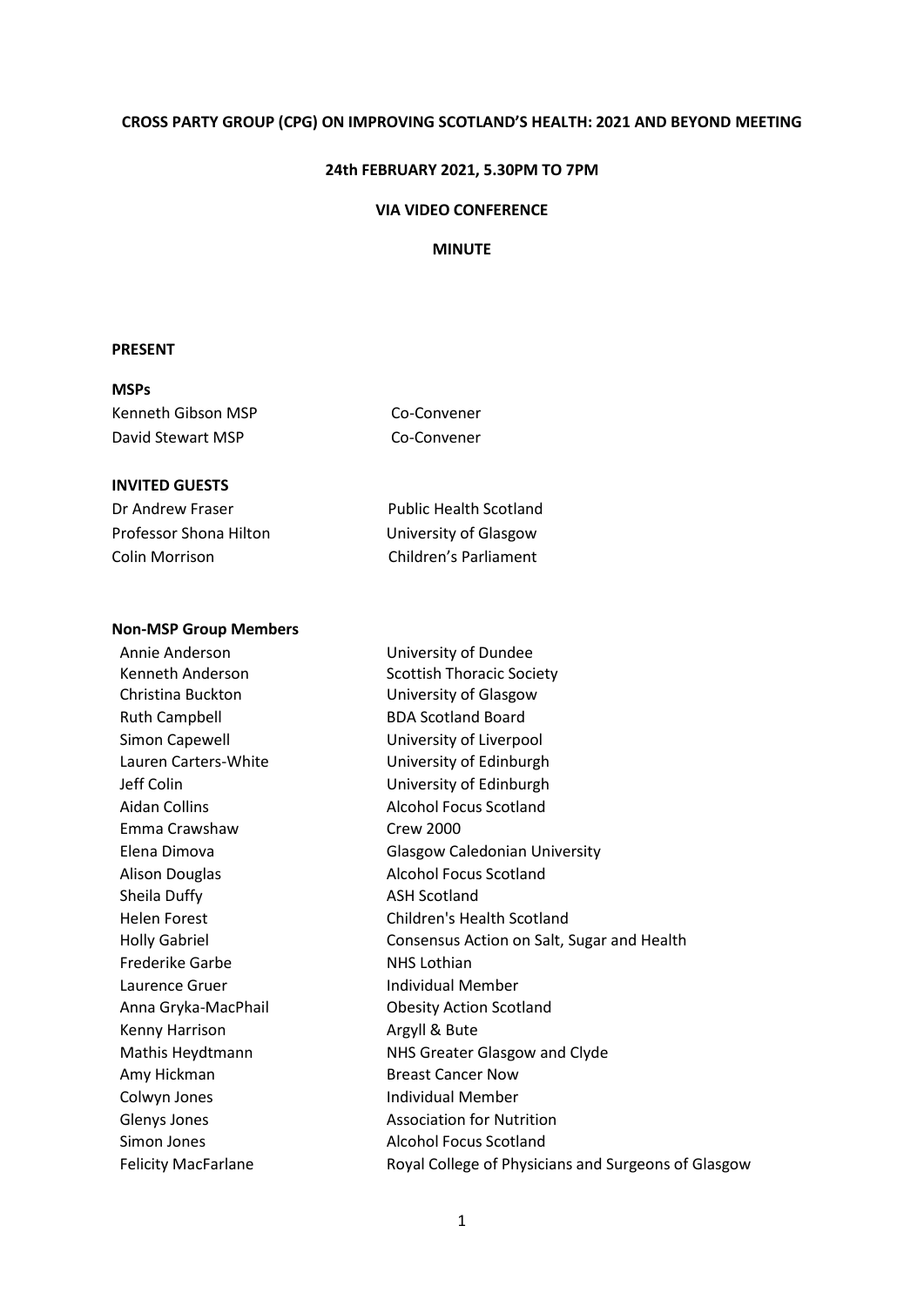Simon Shepherd Valerie Smith ASH Scotland Debbie Storm ASH Scotland

### **APOLOGIES**

Emma Berry **Paths for All** Julie Breslin **Addaction** Hilda Campbell COPE Scotland Ian Findlay **Paths for All** Andrew Fraser NHS Health Scotland Morris Fraser Scottish Government Kristin Hartman ASH Scotland Claire Hislop NHS Health Scotland

Andy MacGregor Scottish Centre for Social Research Megan McGarrigle **Alcohol Focus Scotland** Nicola Merrin Alcohol Focus Scotland Danielle Mitchell **Alcohol Focus Scotland** Lindsey Murphy Public Health Scotland Lindsey Paterson Scottish Health Action on Alcohol Problems (SHAAP) Jamie Pearce University of Edinburgh Gillian Purdon **Food Standards Scotland** Peter Rice Scottish Health Action on Alcohol Problems (SHAAP) Bruce Ritson Scottish Health Action on Alcohol Problems (SHAAP)

- Jonathan Sher Queen's Nursing Institute Scotland (QNIS) Rebecca Sibbett Alcohol Focus Scotland Debbie Sigerson Public Health Scotland Helen Sweeting University of Glasgow Diane Thomson **Alcohol Focus Scotland** Yvonne Traynor **Public Health Scotland** Lorraine Tulloch Obesity Action Scotland Sue Whittle **Compassion Edinburgh**
- Brian Whittle MSP Co-Convener

David Blane University of Glasgow Shona Cardle **Glasgow Children's Hospital Charity** Eric Carlin Scottish Health Action on Alcohol Problems (SHAAP) Julie Cavanagh Faculty of Public Health in Scotland Suzanne Connolly **Public Health Scotland** Lee Craig **Public Health Scotland** Lucia D'Ambruoso University of Aberdeen Elinor Dickie Public Health Scotland Carol Emslie Glasgow Caledonian University Elizabeth Hurst-High Scottish Health Action on Alcohol Problems (SHAAP) Shruti Jain Scottish Obesity Alliance Ruth Jepson University of Edinburgh Daniel Kelly **Public Health Scotland**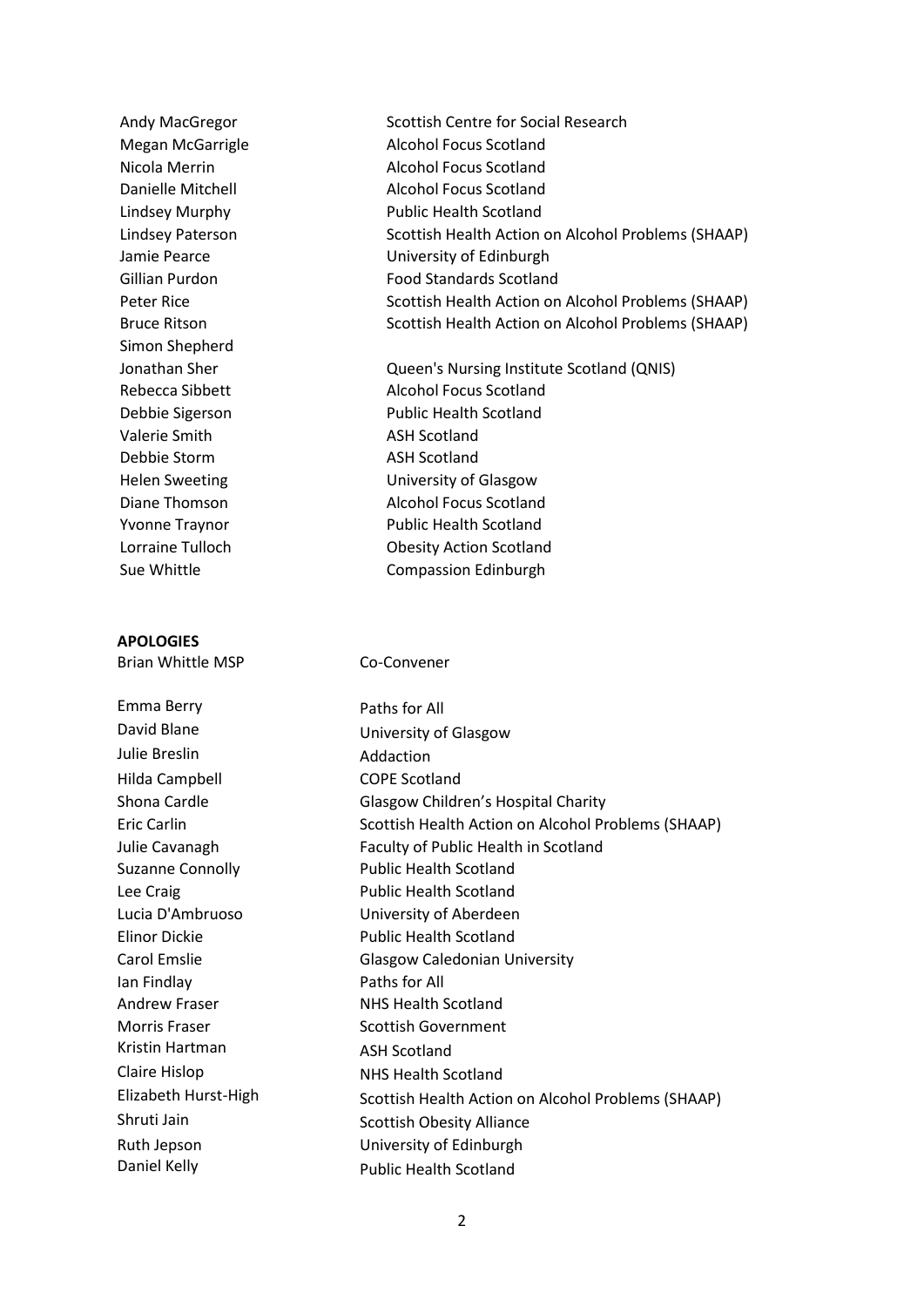Louise Macdonald Young Scot Ian McCall **Paths For All** Amanda McCrae Public Health Scotland Elspeth Maloney **Public Health Scotland** Laura Mahon **Alcohol Focus Scotland** Elaine Mitchell Scottish Government Shirley Mitchell NHS Lanarkshire Muriel Mowat Befriending Networks Geoff Ogle Food Standards Scotland Aidan Reid **Royal College of Psychiatrists Scotland** Helen Reilly **Royal Pharmaceutical Society** Pete Ritchie Nourish Scotland Jonathan Roden **British Heart Foundation** Christina Sabbagh Obesity Action Scotland Louise Slorance **Royal College of Paediatrics & Child Health Scotland** Claire Stevens Voluntary Health Scotland Claire Sweeney **Public Health Scotland** Elizabeth Taylor **Public Health Scotland** Frank Toner **Asthma UK, British Lung Foundation** Daphne Varveris Scottish Board RCOA Adam Wilson Families Outside Laura Wilson **Food Standards Scotland** Kirstin Worsley The Breastfeeding Network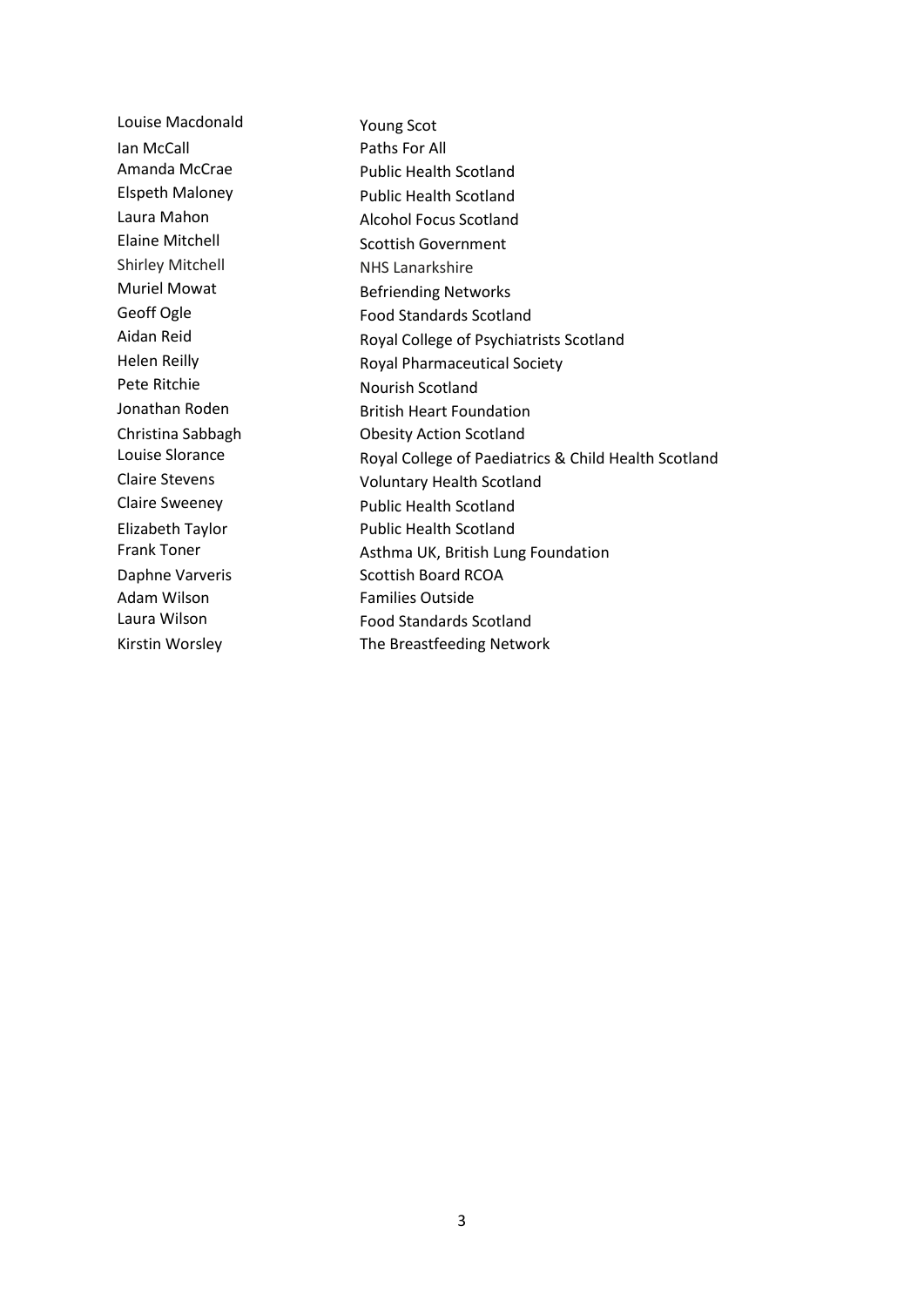# **PART ONE**

|    |                                                                                                                                                                                                                                                                                                                                                                                                                                                                                                                                                                                                                                                                                                      | <b>Action</b> |
|----|------------------------------------------------------------------------------------------------------------------------------------------------------------------------------------------------------------------------------------------------------------------------------------------------------------------------------------------------------------------------------------------------------------------------------------------------------------------------------------------------------------------------------------------------------------------------------------------------------------------------------------------------------------------------------------------------------|---------------|
| 1. | Welcome by the Convener, Kenneth Gibson MSP                                                                                                                                                                                                                                                                                                                                                                                                                                                                                                                                                                                                                                                          |               |
|    | the convener welcomed everyone to the last meeting of the parliamentary session,<br>and introduced the topic of the meeting:                                                                                                                                                                                                                                                                                                                                                                                                                                                                                                                                                                         |               |
|    | "Challenges and Opportunities in Improving Scotland's Health 2021 and Beyond<br>by reducing the impact of health-harming commodities" (tobacco, alcohol and<br>unhealthy foods).                                                                                                                                                                                                                                                                                                                                                                                                                                                                                                                     |               |
|    | The Convener welcomed Dr. Andrew Fraser, Mr. Colin Morrison and Professor<br>Shona Hilton, and asked if there were any declarations of interest and noted that<br>the session would be recorded and whether there were any objections to being<br>recorded.                                                                                                                                                                                                                                                                                                                                                                                                                                          |               |
| 2. | <b>Declaration of Interests (Standing Item)</b>                                                                                                                                                                                                                                                                                                                                                                                                                                                                                                                                                                                                                                                      |               |
|    | Members are asked to declare any updates to their original declared interests, and<br>to highlight any conflicts of interest specific to today's meeting.                                                                                                                                                                                                                                                                                                                                                                                                                                                                                                                                            |               |
|    | There were no declarations.                                                                                                                                                                                                                                                                                                                                                                                                                                                                                                                                                                                                                                                                          |               |
| 3. | Topic Discussion: Challenges and Opportunities in Improving Scotland's Health<br>2021 and Beyond by reducing the impact of health-harming commodities"<br>(tobacco, alcohol and unhealthy foods)                                                                                                                                                                                                                                                                                                                                                                                                                                                                                                     |               |
|    | The convener introduced the guest speakers, and it was noted questions and<br>group discussions would follow.                                                                                                                                                                                                                                                                                                                                                                                                                                                                                                                                                                                        |               |
|    | Dr Andrew Fraser, Senior Adviser with Public Health Scotland and Chair of Obesity                                                                                                                                                                                                                                                                                                                                                                                                                                                                                                                                                                                                                    |               |
|    | <b>Action Scotland's Steering Group</b>                                                                                                                                                                                                                                                                                                                                                                                                                                                                                                                                                                                                                                                              |               |
|    | Dr Fraser commenced by highlighting that alcohol, smoking and diet are key<br>determinants in non-communicable diseases (NCDs) and that an estimated 14,000<br>deaths from NCDs in Scotland are preventable through public health action.<br>Progress has been made in reducing harm, however harms caused by NCDs continue<br>to be concentrated in lower socioeconomic groups. The COVID-19 pandemic has not<br>only interrupted progress in reducing NCD's but has caused or exacerbated<br>additional harms, including mental health issues.                                                                                                                                                     |               |
|    | Dr Fraser drew attention to the United Nations Convention on the Rights of the Child<br>(UNCRC) and the four main principles of non-discrimination, the best interests of<br>the child, the right to develop and the right to be heard. He highlighted the most<br>important articles within the convention for the topic of conversation in today's<br>meetings, these were:<br>Article 3: Adults must do what is best for me.<br>Article 6: I should be supported to live and grow.<br>Article 24: I have the right to good quality health, clean water, and good food.<br>٠<br>Article 27: I have the right to a proper house, food and clothing.<br>article 31: I have a right to relax and play |               |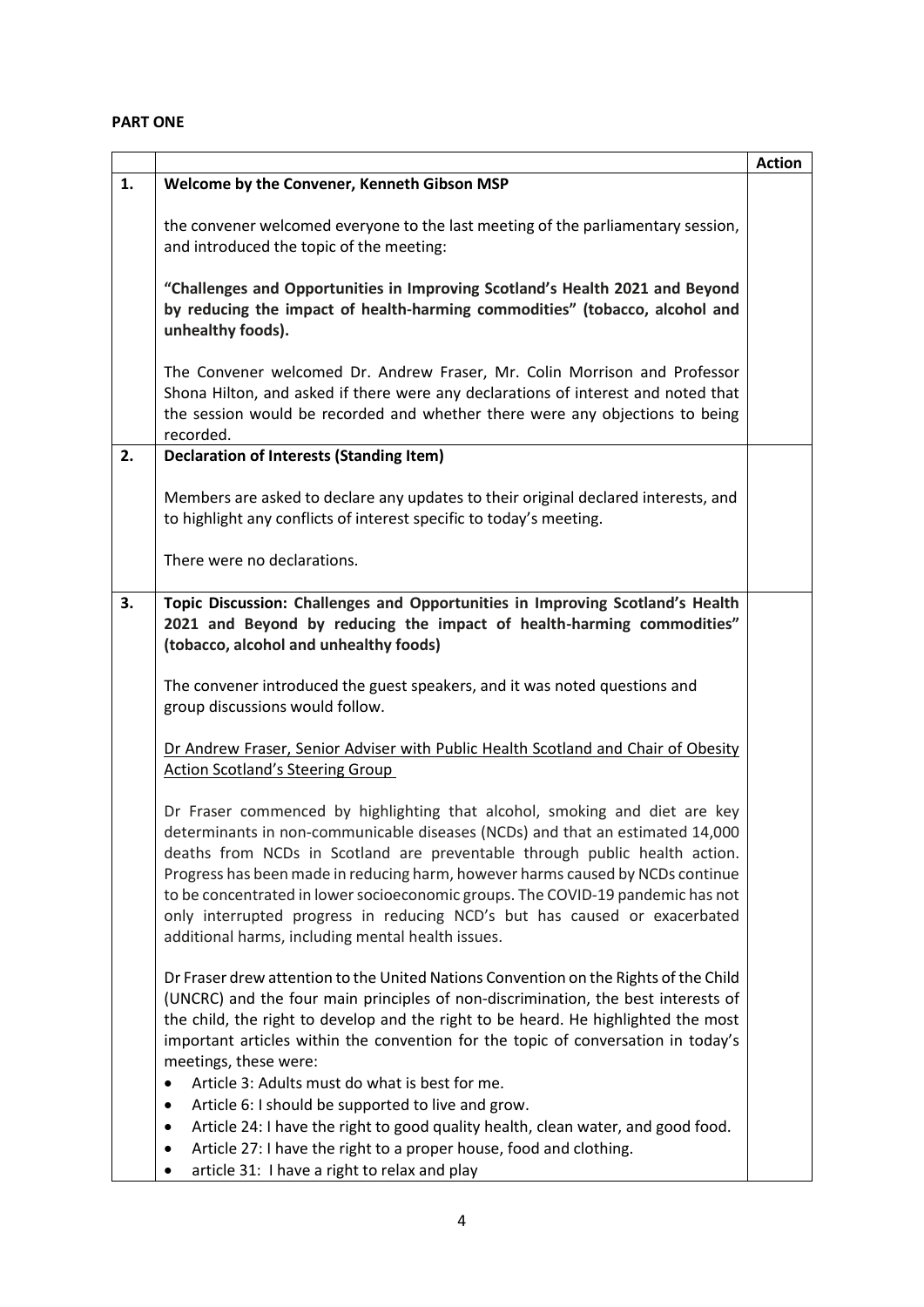# • Article 33: I should be protected from dangerous drugs.

Dr Fraser turned attention to what COVID has taught us. It was noted that children will suffer the most harm as a result of the pandemic, with an increasing number of studies showing the harm caused to children. Furthermore, COVID has caused a disproportionate amount of harm to those in lower socioeconomic groups, as well as putting pressure on the NHS.

Dr Fraser listed how we can recover and make faster progress. Firstly, we should involve and listen to children, and act on their advice. Secondly, we must have a real ambition to implement a strategy across COVID, climate change, NCDs, and preventable illness. Thirdly, we must eradicate poverty and tackle inequality. Fourthly, we must adopt a person-centred approach and build relationships and a pro-health culture. We must also listen to and act on science.

# Mr Colin Morrison, Co-Director, Children's Parliament

Mr Morrison started off by highlighting the importance of translating the UNCRC into policy and practice; we should be thinking about this now. The Children's Parliament has already made steps by engaging with children and parents during the pandemic to start developing a recovery curriculum for when children go back to school.

Mr Morrison noted that if we are going to achieve the cultural change needed, a process and plan is required. Such a process should start with engagement. It is essential that we create dialogue and look at people's views, hopes, and worries about being committed to human rights, and what that may mean for them. We then need to create a discourse between rights holders, children, duty bearers, and adults, so that we can hear from each other and look at the practical benefits of a human rights approach.

NCDs have become even more problematic because of the pandemic. It is important to listen to children, understand how they feel and what they want to be implemented to effect change for them.

Mr Morrison suggested that engaging with children should be approached with kindness, empathy, trust, and dignity. There is scope to improve human rights and health education, and children have already spoken about their lives, which is evident through a lot of the work by the Children's Parliament, such as the alcoholfree childhood project. This work is worth revisiting and continuing to share with people. Although it is crucial to continue to engage and work with young people and their views, we also need adult duty bearers to take action.

Mr Morrison concluded by discussing that the Children's Parliament has launched the Year of Childhood this year, on the year of their  $25<sup>th</sup>$  anniversary. They are encouraging people to join in a celebration of childhood and to talk about the importance of childhood.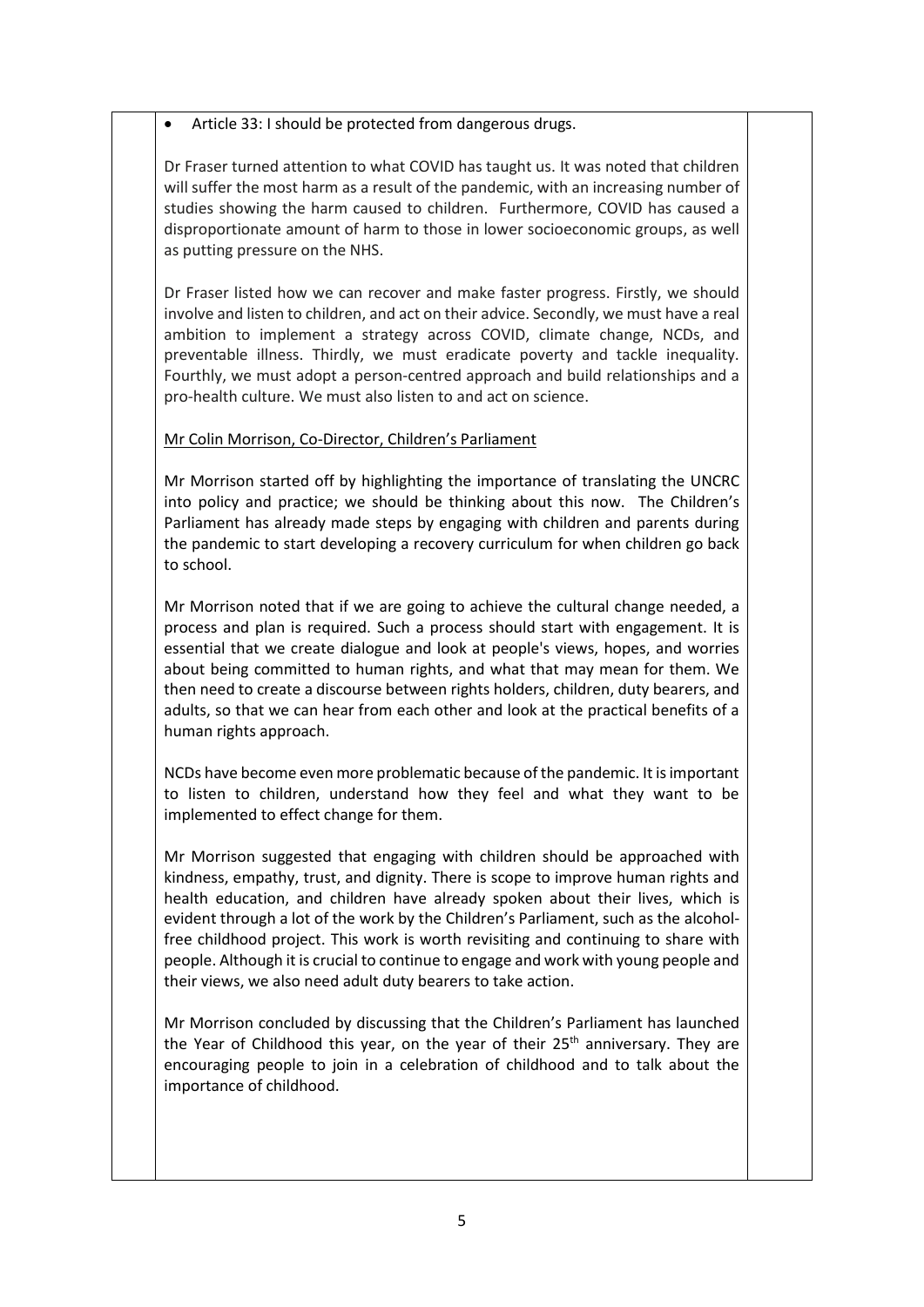Professor Shona Hilton, Professor of Public Health Policy and Deputy Director of the MRC/CSO Social & Public Health Sciences Unit, University of Glasgow

Professor Shona Hilton opened by stating that NCDs are an industrial epidemic driven, in part, by the industry and their allies, who promote unhealthy products and choices that are detrimental to people's heath including children (e.g. tobacco, alcohol, processed food, etc.).

Professor Hilton turned her attention to how we can come back from COVID. Findings from a study published in the Lancet show that one in five people at the most serious risk of COVID have underlying conditions or NCDs. The pandemic has exacerbated pre-existing conditions with people doing less exercise, eating less healthily, drinking more alcohol and there has been an increase in levels of stress and mental health issues. Furthermore, COVID has interrupted NHS services such as screening and prevention services.

Implementation of tobacco and alcohol control policies as well as health interventions for conditions such as hypertension, diabetes and cancer have effectively reduced the risk of NCDs. We know that restricting marketing, increasing the price and controlling the availability of unhealthy products helps reduce harm caused by unhealthy commodities.

Children are exceptionally vulnerable with regards to the promotion of products and choices that are detrimental to their health and are powerless in the face of inadequate policy action to protect their rights to health. There is strong evidence on the tactics used by the alcohol and tobacco industry to target young people and undermine health. Therefore, intervening at an early age provides the best opportunity for improving the health of children in the long term, particularly given that they are the most important generation.

Professor Hilton drew attention to her recently published research that used GPS to track children's exposure to advertising of unhealthy commodities as they travel to and from school, on transport routes in central Scotland. The study found that children in more deprived areas who had more contact with public transport than children in less deprived areas (who potentially travel to school in private cars), were more likely to be exposed to advertising of unhealthy food and drinks.

Another study explored policy, commercial and lay stakeholders' views in creating policy to promote healthier choices. Financial levers were viewed as important, for instance, banning multi buy offers and price promotions and creating policy focused on healthier choices. It was noted that some retailers are already taking voluntary action to reduce point-of-sale marketing and promotions, however this is not enough; policy needs to be developed to create a level playing field. A multi-policy approach should be taken so that restrictions on advertising and promotions are comprehensive and consistent across platforms.

Professor Hilton concluded by highlighting the need to be aware of commercial interests and the direct lobbying of policy makers by industry for policy debates to be based on their own interests, and the attempts of industry to undermine public health policy.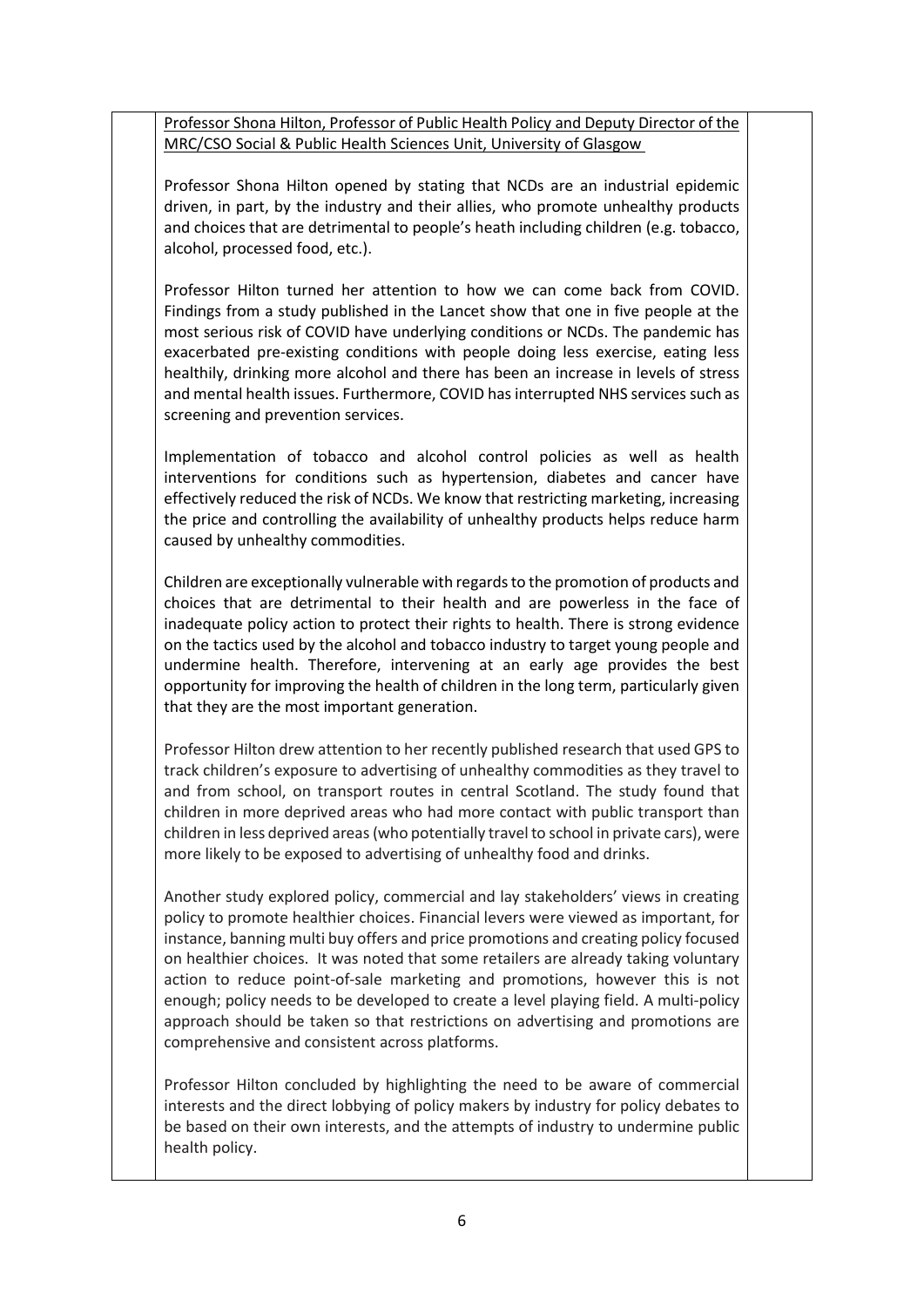# Questions and discussion

The Convener thanked the speakers for their presentations and opened the floor to questions. Alison Douglas from the Secretariat read out a few questions from the Zoom chat.

Laurence Gruer asked: Thanks to the pandemic and Brexit, it seems clear that for the next few years at least we are going to be a lot poorer as a nation, yet the needs for education, health, social care and tackling poverty and unemployment will be greater. How can we "build back better" and "level up" with a lot less than we have been used to, or are these empty slogans?

Dr Fraser highlighted that although we are a wealthy country, there will be less money available and we have to figure out how to distribute it fairly in order to achieve ambitions that we share. We need a unified vision from where we go from here.

Professor Hilton responded by stating that in some ways you could see COVID as an opportunity to have a national debate about inequalities. This debate must be based around the redistribution of opportunities and wealth, particularly given that younger people and children are likely to be the most effected by COVID in the future and over their lifetime.

Aidan Collins asked whether the right to health includes an obligation to regulate unhealthy products, and if so, whether we have an opportunity when we incorporate more conventions into Scots law to use and highlight that duty to encourage governments to act and intervene when corporations are marketing their products in a way that's unhealthy.

Dr Fraser responded by first stating that we do already regulate these products. It's unequivocal that tobacco is harmful, but we need to be progressive about its regulation and there are yet more proposals about how we do that in the various manifestos that the organisations that sponsor this CPG have set out. With regards to alcohol, the more you drink the more harmful it gets, so it's perhaps more of a sliding scale, but certainly in the same ballpark as tobacco. All of these products should be regulated appropriately, and we need to be progressive in reducing their attractiveness and availability, especially among young consumers.

Professor Hilton suggested that we need to chip away at it all of the time. The tactics of the food and drinks industry in promoting their products needs to be examined further. We need to look at whether these are closely aligned with tobacco and alcohol industry tactics. We know that increasing price and reducing availability do work.

Mr Morrison referred to the work of the Children's Parliament with Alcohol Focus Scotland investigating an alcohol-free childhood. The children and young people involved made it very clear that something needs to be done about the amount of exposure they have to alcohol in general, including direct advertising, alcohol in supermarkets and at home. The Children's Parliament want to see something done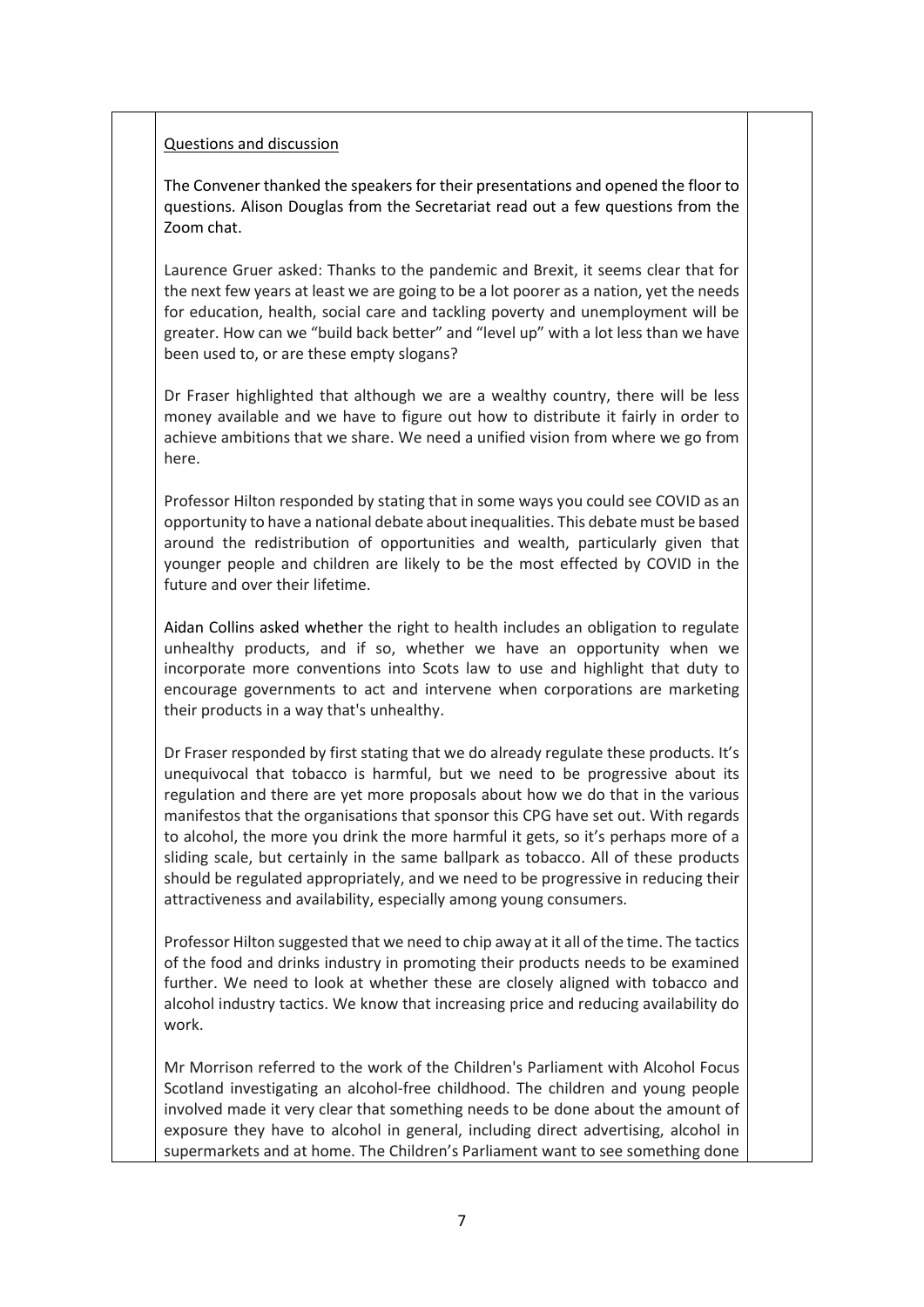about the high levels of exposure to alcohol marketing that they face and that they would be supportive of regulation on this.

Group discussion and feedback

Following the speaker's presentations, participants considered the following questions in groups:

- 1) What opportunities are there to realise rights-based approaches to health in the next five years?
- 2) What are the key priorities for NCD prevention over the next five years, that will improve health equity?
- 3) How could the CPG deliver greater impact in the next Parliament?

With regards to opportunities for realising a rights-based approaches to health in the next five years. First, the importance of involving young people in decisions that affect them was highlighted. Second, it was deemed important to address inequalities particularly as we recover from the pandemic and to raise awareness around public health in general. Third, given that there will be a focus on human rights over the next few years, this provides an opportunity to increase awareness and understanding for rights-based approaches in relation to unhealthy commodities and NCD prevention. Fourth, members of the CPG can help share information and build support for a shared vision of what this looks like in practice. It was also highlighted that it is also a risk that, post-pandemic, there will be a sense that people deserve to treat themselves, including through consumption of unhealthy commodities. Public health advocates may be viewed as trying to deny people such pleasures.

With regards to the key priorities for NCD prevention over the next five years, that will improve health equity**,** several recommendations were provided. First, it is important to examine the environment, retail density and online advertising of unhealthy commodities, especially those that target young people and children while also considering inequalities. Third, education was considered important, specifically, helping young people and children to understand their health and the links between health harming products and NCDs, as well as considering the views of young people and children. Fourth, fiscal measures (increasing tobacco duty, updating MUP, increasing soft drink levy) and strengthening legislation and policy should remain a key focus. Finally, as well as taking personal responsibility, it is important to find a way of increasing corporate responsibility on unhealthy commodity industries to help realise rights to health.

Finally, with regards to how the CPG could deliver greater impact in the next Parliament, there were several suggestions from the breakout sessions. First, it was recommended that the CPG involve young people and children in future sessions and in policy debates in general. Second, it was recommended that a clear agenda should be to be outlined, including the purpose, aims and progress of the CPG. It was noted that The CPG could use a more interactive approach to meetings (such as the zoom breakout rooms), to engage members in more discussion about how to jointly deliver change. Third, it was suggested that the CPG could be given more influence in parliament to hold MSPs accountable and to get them involved with the